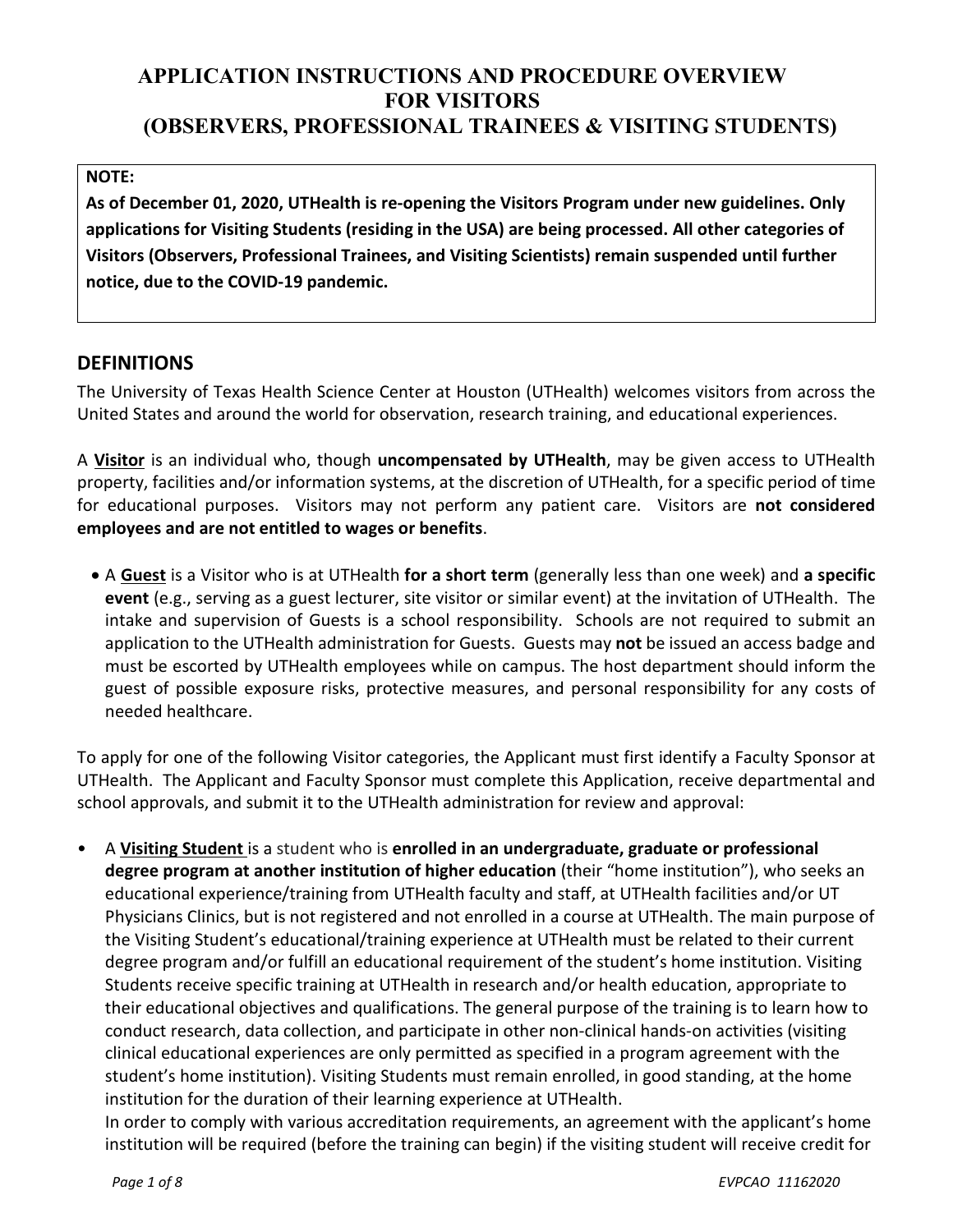their educational/training experience at UTHealth and/or if the educational/training experience is related to an educational requirement from their home institution. UTHealth will make this determination during the application review process and will advise if required. The duration of training is limited to a one year appointment, with enrollment verification required for each semester. Any requests for an extension beyond a one year appointment will be reviewed in the context of the visiting student's degree requirements at their home institution.

- **•** An **Observer** is a Visitor who observes UTHealth operations for educational purposes. The observer's experience is strictly to watch, listen and learn. Observers may not provide clinical care and may not participate in or perform research, data collection or other hands-on activities. The duration of the observation period is limited to no more than two months in any one department/division. Observers may observe in up to three different divisions/departments, for a cap of six months in any five-year period. A non-refundable \$750 USD (\$775 USD if paid by wire transfer) application processing fee is required for a foreign\* Observer.
- A **Professional Trainee** is a Visitor who holds an undergraduate or higher degree and is seeking additional non-clinical hands-on training. The Professional Trainees' experience is mainly to receive specific training in research and health education, appropriate to their educational qualifications, such as to learn how to conduct research, data collection, and participate in other non-clinical hands-on activities. Professional Trainees may observe clinical practices but cannot provide patient care or have any type of direct patient contact (i.e., taking patient history, etc.). The duration of training is limited to no more than four months in any one division/department. Professional Trainees may train in up to three different divisions/departments, for a cap of twelve months in any five-year period. A copy of the applicant's diploma (highest degree) must be submitted with the application. A non-refundable \$750 USD (\$775 USD if paid by wire transfer) application processing fee is required for a foreign Professional Trainee.

\* *"Foreign nationals" in this document refers to individuals who are not U.S. citizens or U.S. permanent residents.*

Please note:

- UTHealth conducts security background checks on all applicants.
- Approval of this application is at the discretion of the Office of the Executive Vice President & Chief Academic Officer (EVP/CAO) of UTHealth. An Applicant in any of the above categories may not begin their visit at UTHealth until the application is approved by the Office of the EVP/CAO, and all intake processes are complete.
- *It is the responsibility of non-U.S. citizens/permanent residents to have a visa appropriate for the visitor category for which they are applying.*
- Foreign nationals, who are not U.S. citizens or U.S. permanent residents, must **check-in with the UTHealth Office of International Affairs with all original immigration documents to obtain appropriate written clearance to begin appointment.**
- **Applicants must be at least 16 years old on the start date.** Minors (individuals under the age of 18) must submit additional paperwork to be considered, as described in UTHealth's policy on [Minors in](http://www.uthouston.edu/hoop/policy.htm?id=1448176)  [the Workplace](http://www.uthouston.edu/hoop/policy.htm?id=1448176) [\(https://www.uth.edu/hoop/policy.htm?id=1448176\)](https://www.uth.edu/hoop/policy.htm?id=1448176).
- Any Visitor participating in human subjects or animal research must complete the applicable, required UTHealth training.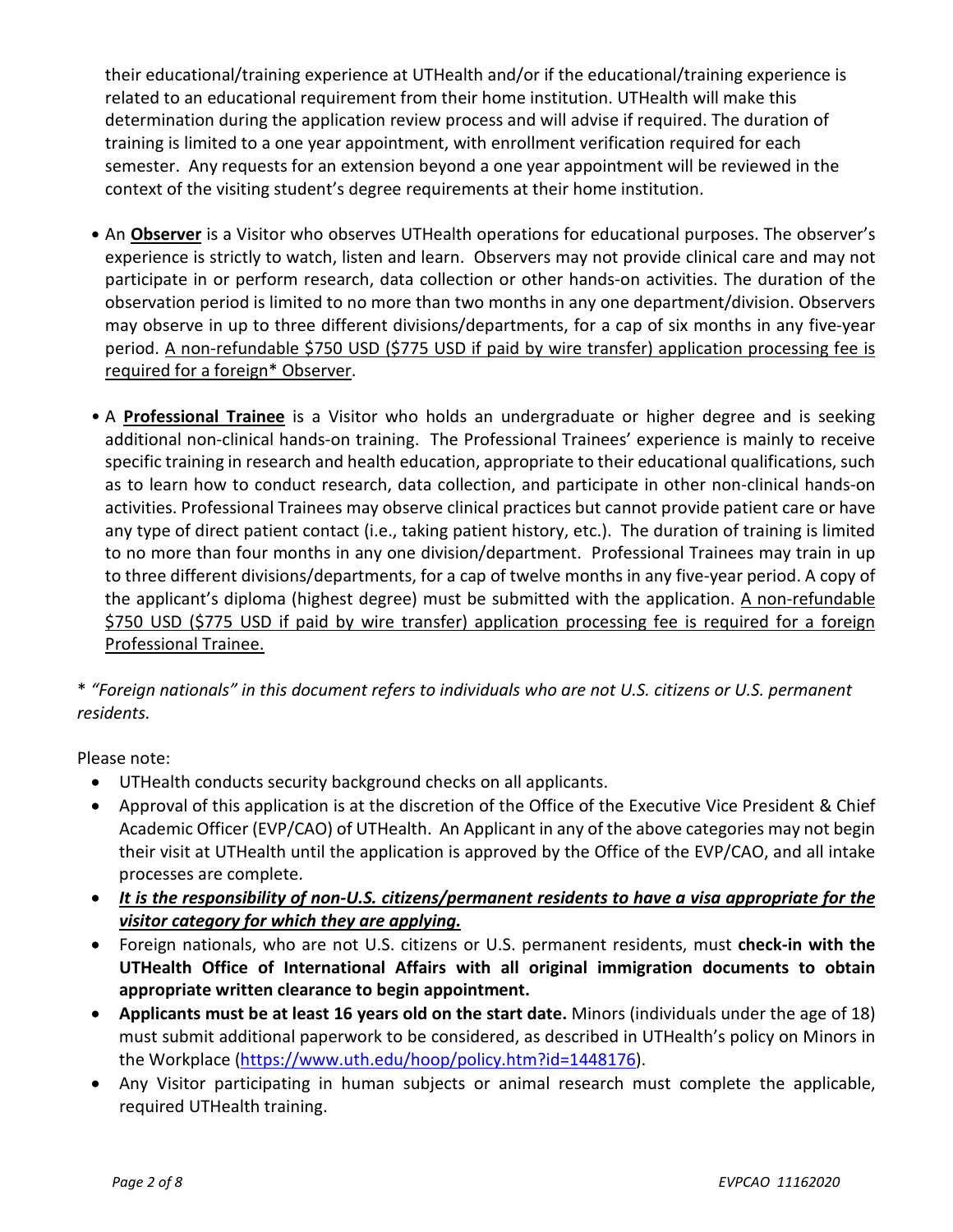- It is mandatory that all applicants submit the appropriate UT Health Form(s) fully completed and signed (with supporting documentation as requested on the form(s), including English translations, if applicable).
- All applicants must read and acknowledge the ["HIPAA Overview and Information Safeguards"](https://www.uth.edu/evpara/otvs/docs/Visitor_HIPAA%20Training_07152013-link%20updated.pdf) at: [www.uth.edu/evpara/otvs.](http://www.uth.edu/evpara/otvs)
- UTHealth schools and departments may charge separate fees to participate in the visitor program.
- *This process does not apply to individuals seeking an official medical school elective or to current students who are enrolled through the Registrar of UTHealth.*

### **IMPORTANT NOTICE – Application Fees for foreign Observers and foreign Professional Trainees:**

- − A processing fee of \$750 USD (if paid by money order) or \$775 USD (if paid by wire transfer) per application will be required to all foreign Observers and foreign Professional Trainees.
- − This fee is non-refundable and non-transferable.
- − The fee must be paid with the application to process the application. It can be paid using a money order drawn on a U.S. bank and made payable to "UTHSC-H." Wire transfers can be done upon request; please contact the administrative coordinator for your Faculty Sponsor to receive the instructions. Applicants shall be responsible for payment of any wire transfer's fees.

## **WHY THIS APPLICATION PROCEDURE IS IMPORTANT**

The purpose of the *Application for Visitors* is twofold – 1) to collect information which allows UTHealth to evaluate the Applicant's suitability for the association and comply with applicable regulations; 2) to provide clarity regarding each party's rights and responsibilities. The application includes clauses that notify the Applicant about UTHealth and UT System policies and local, state, and federal laws which govern their visit to UTHealth. By signing the application, the Applicant agrees to abide by these policies. The application also advises Faculty Sponsors and their supervisors of their responsibilities to adequately monitor and oversee their Applicants' activities and ensure compliance with these policies, regulations, and laws. Such considerations include but are not limited to: the ownership and non-disclosure of intellectual property, completion of safety and/or research training, observance of HIPAA rules, the Arms Export Control Act, U.S. economic sanctions, federal immigration regulations, and the Fair Labor Standards Act.

### **APPLICATION PROCEDURE – GENERAL**

An Applicant may not participate in UTHealth activities unless and until all approvals in the application procedure are obtained and all intake processes are completed, as detailed below.

The Office of the Executive Vice President & Chief Academic Officer (EVP/CAO) will review and process applications submitted by the department. Applications with missing information will not be processed until all required documents are received. Applications must be approved by the EVP/CAO. At any point in this process, the application may be denied. The Faculty Sponsor will be informed as soon as the decision is made. All parties should allow at least eight to twelve weeks for the application process (which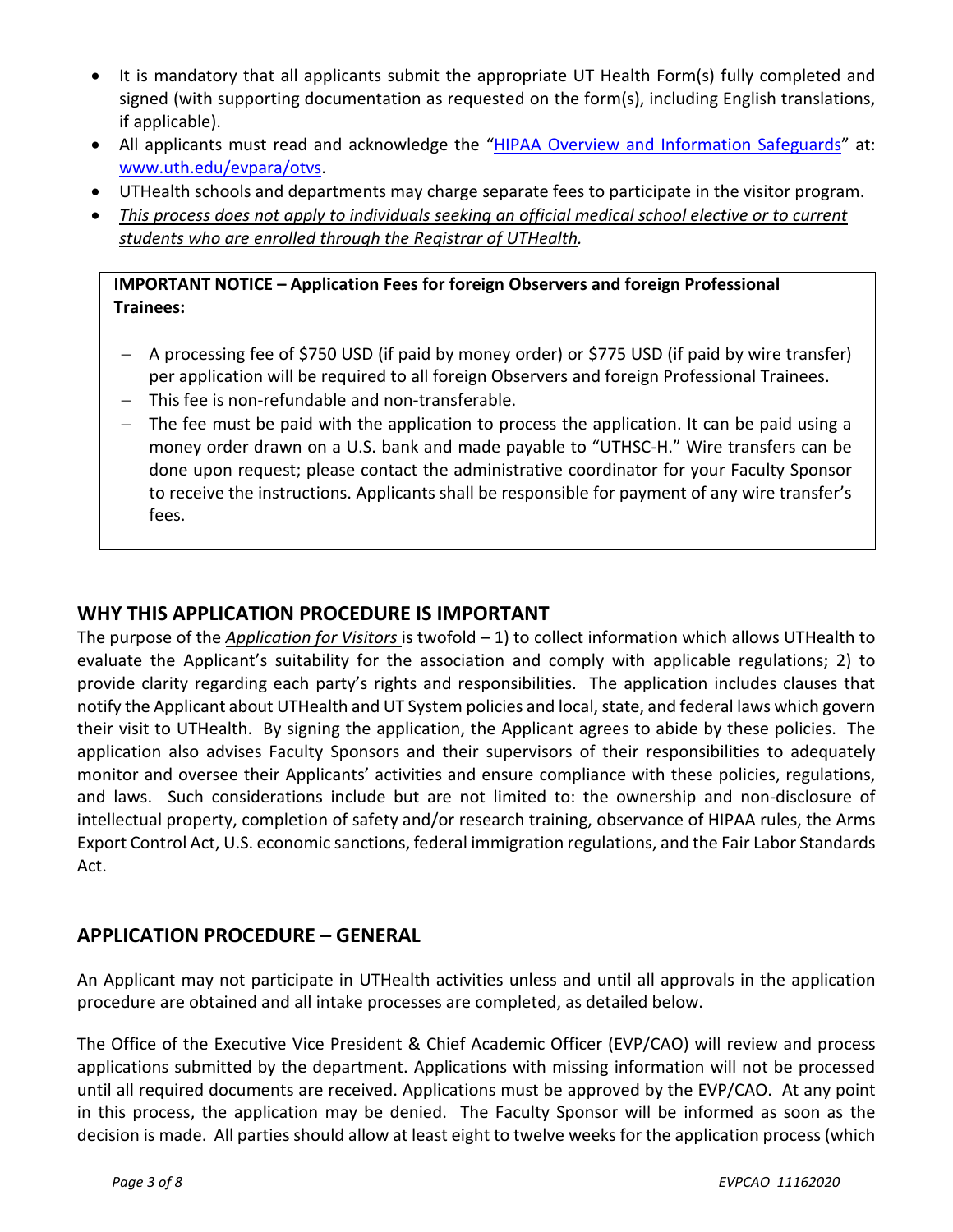begins when the Faculty Sponsor submits a complete application – Step 7 in Application Procedure below). Please note foreign nationals should allow additional time to accommodate visa processing.

Applicants are not considered employees and are not entitled to wages or benefits. Applicants are not authorized to have business cards or to be issued property such as pagers, cell phones, and laptop computers or any other privileges normally associated with being an employee such as reimbursement for travel to attend conferences. Applicants may not perform patient care (unless specified in a program agreement).

Depending on the nature, scope, and duration of the visit, the Applicant and his/her home institution may be required to sign an additional agreement (e.g., institutional affiliation agreement, program agreement, visiting student agreement, etc.) with UTHealth before the visit begins. The Office of the EVP/CAO and the Office of Legal Affairs will determine when additional agreements are necessary.

#### **The following individuals are not covered under this process:**

- Visiting Students who are enrolled in a UTHealth course or educational program through the Registrar or the Office of Students Affairs at McGovern Medical School (elective)
- Individuals paid by UTHealth for their work (e.g., employees, contractors, etc.)
- Individuals with faculty appointments at UTHealth
- Postdoctoral Fellows (for application procedures: Office of Postdoctoral Affairs at 713-500-6612)
- Volunteers (defined as individuals who perform services at the university for charitable and civic purposes which augment the work of the faculty and staff but which are part-time, sporadic, nonessential and non-critical to the operations of the university and do not require special technical, research, or health care skills or abilities. Contact Human Resources at 713-500-3130 for application procedures.)

## **APPLICATION PROCEDURE - STEP BY STEP**

Steps of the application procedure are:

- 1. **Applicant** must identify a Faculty Sponsor.
- 2. **Faculty Sponsor** agrees to host Applicant, provides to the Applicant, the appropriate Visitor application form and indicates which health forms are required.
- 3. **Applicant** completes the *Applicant Section of the Application* and submits it to the Faculty Sponsor with supporting documents (as indicated on the application checklist). Minors (individuals under the age of 18) must also submit additional paperwork to be considered, as described in UTHealth's policy on Minors in the Workplace [\(HOOP Policy 164\)](https://www.uth.edu/hoop/policy.htm?id=1448176). The Faculty Sponsor will provide this additional paperwork when applicable. All Applicants **must** read the "**[HIPAA Overview and Information Safeguards"](https://www.uth.edu/evpara/otvs/docs/Visitor_HIPAA%20Training_07152013-link%20updated.pdf)** [\(www.uth.edu/evpara/otvs/\)](http://www.uth.edu/evpara/otvs/).
- 4. *For foreign nationals – Processing fees All foreign Observers and Professional Trainees must also include a non-refundable application processing fee of \$750.00 USD paid by money order drawn on a U.S. bank and made payable to UTHSC-H (\$775.00 USD if paid by wire transfer, instructions are available upon request).*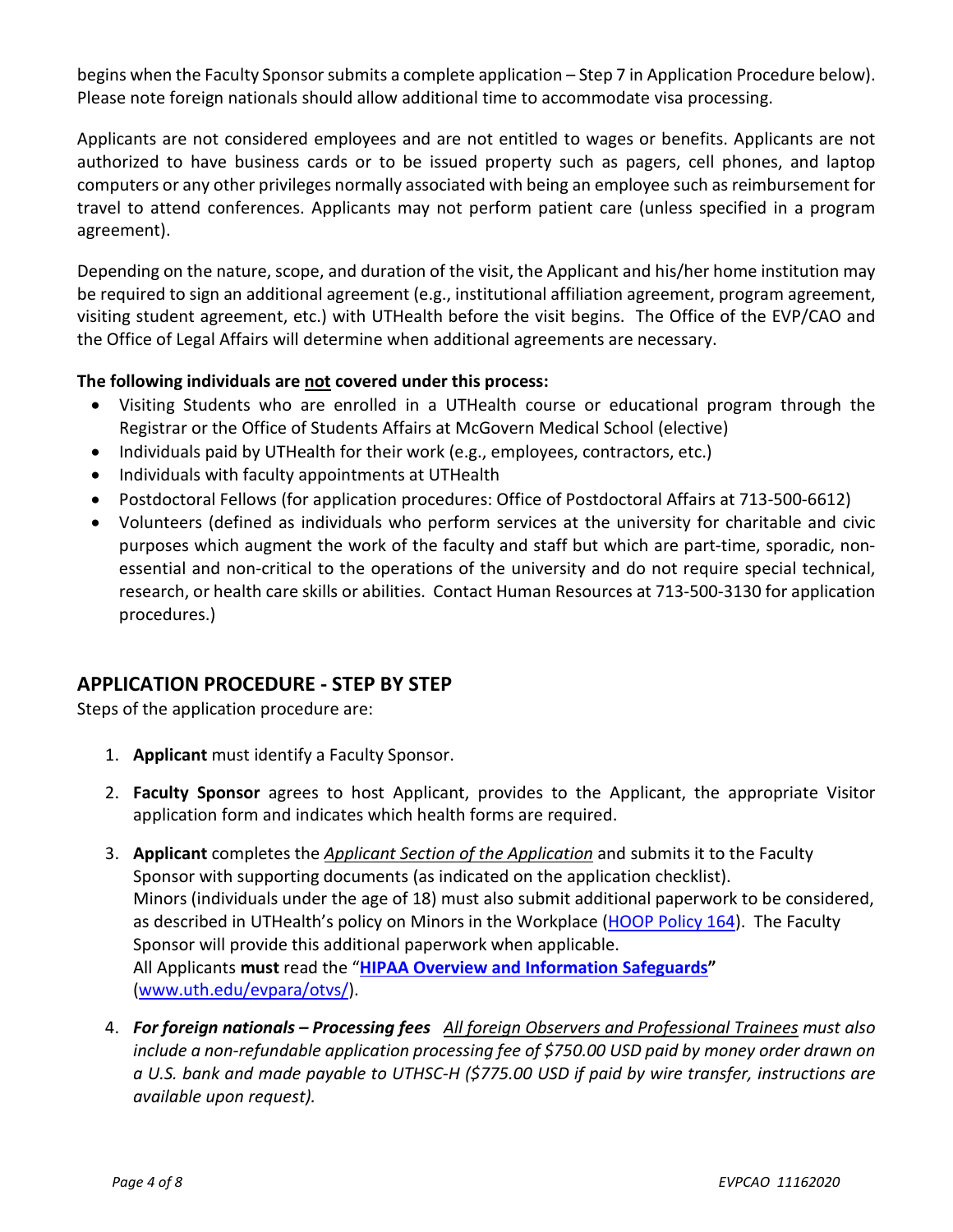- 5. **Faculty Sponsor** completes the Department Section of the OTVS Application, plus the one-page *Trainee Plan* if applicable and, if needed, the *Clearance Request for Minors in the Workplace* (for minors). The Faculty Sponsor then obtains the approval of the Department Chair.
- 6. **Faculty Sponsor or the Department's Administrative Support Contact** submits the application with the appropriate health form(s) to UT Employee Health Clinical Services (EHCS), in a secure way (by fax 713-486-0983 or encrypted email), for review and health clearance. EHCS will contact the department if additional information is required. Once the applicant is cleared, EHCS will send a Health Clearance email to the department. The Administrative Support Contact must forward the Health Clearance email (not the health forms) to the Office of the EVP/CAO.
- 7. **Faculty Sponsor or the Department's Administrative Support Contact** submits the *Application*, all supporting documents, health clearance email (the health forms are not to be included) to the Office of the EVP/CAO by email [\(otvs@uth.tmc.edu\)](mailto:otvs@uth.tmc.edu), as well as the non-refundable application processing fee (if applicable) for processing.
- 8. **The Office of the EVP/CAO** reviews all applications. If the application is incomplete, the Office of the EVP/CAO will contact the Faculty Sponsor/Department's Administrative Support Contact, which will delay the process.
- 9. The Office of EVP/CAO forwards the application to **Human Resources (HR)** to initiate a background check.

**Applicants, with a Social Security Number**, will receive an email from our background check vendor, Pre-Employ [\(RapidResponse@preemploy.com\)](mailto:RapidResponse@preemploy.com), with a secure link to enter information such as demographic information and to give consent for the background screen to be completed.

**Applicants, without a Social Security Number**, will not receive an email from Pre-Employ, as HR will handle the background check directly.

Applicants under the age of 18 years old will receive, from HR, a minor consent form prior to the background check being initiated.

Upon successful completion of the background check, HR signs off on the application and forwards it to the Office of the EVP/CAO.

- 10. The Office of the EVP/CAO and the Office of Legal Affairs determine whether a visiting agreement or institutional affiliation agreement will need to be signed between the Applicant, his/her Home Institution, and UTHealth. If an additional agreement is required, the Office of the EVP/CAO and the Office of Legal Affairs will draft the agreement and send it to the Faculty Sponsor for forwarding to the Applicant. Please note that additional processing time will be required. (If no additional agreement is required, skip to Step 12).
- 11. **The Applicant and/or the Applicant's Home Institution** sign any additional agreement and return it to the Faculty Sponsor, who forwards it to the Office of the EVP/CAO.
- 12. **The Office of the EVP/CAO** reviews the application. If approved, the EVP/CAO signs the application and any additional agreement.
- 13. **The Office of EVP/CAO** notifies the Faculty Sponsor of the application's approval or denial. A scanned copy of the fully approved application is sent to the Faculty Sponsor and appropriate departments.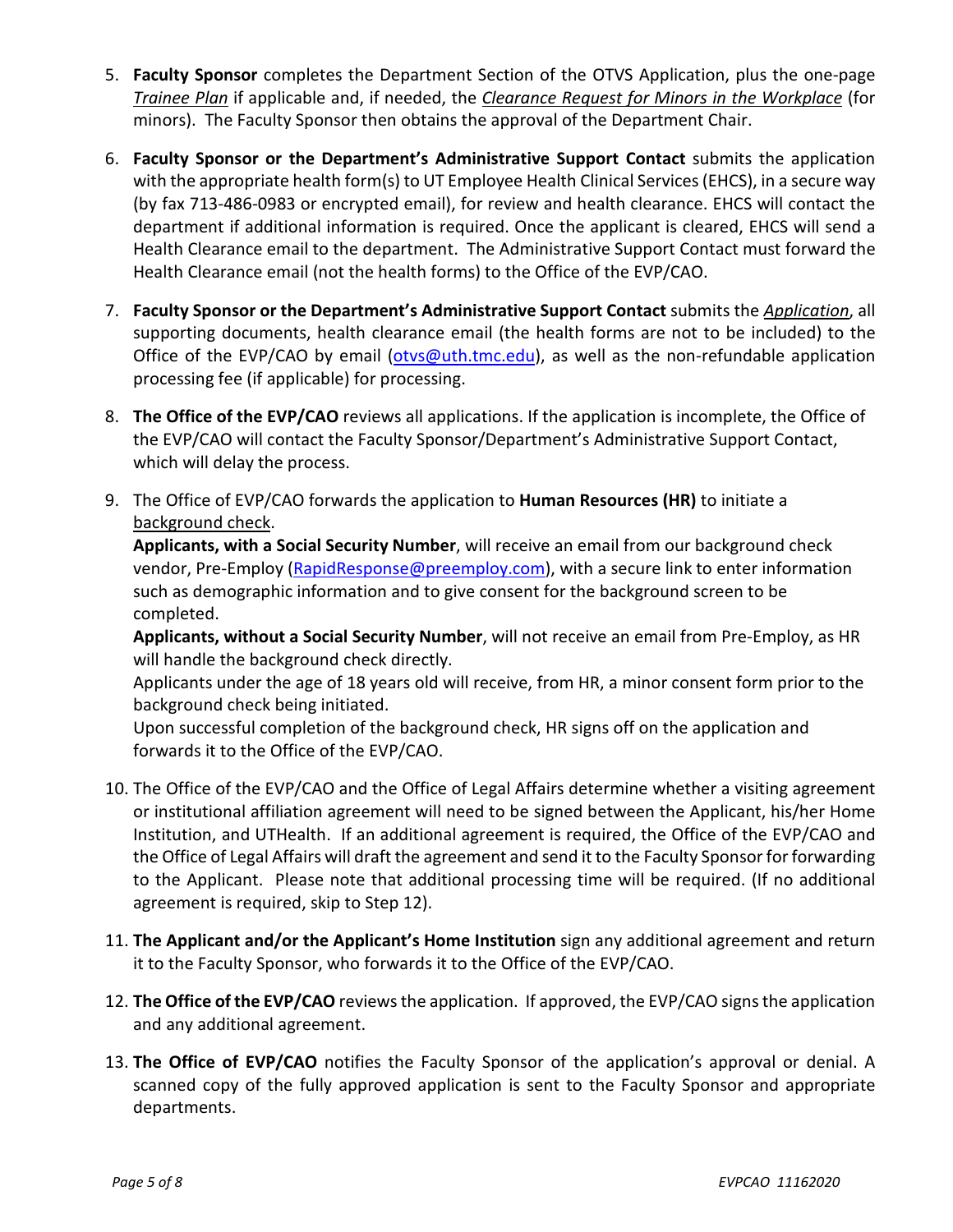14. *Foreign nationals: The Office of International Affairs (OIA) contacts the approved Applicant (and copies Faculty Sponsor) to provide instructional advisory regarding visa options and requirements.*

### **PREPARATION FOR VISIT**

For applications approved by the EVP/CAO, the following process applies:

- 1. The **sponsoring Department** sends an *Acceptance Letter* (following the approved template, providing the approved dates and intake processes instructions) and a copy of the fully signed visiting agreement or affiliation agreement (if applicable) to the Applicant.
- 2. **Applicant** signs and returns the Acceptance Letter to the sponsored Department.
- *3. For foreign nationals: Departmentsends a copy of the signed Acceptance Letter and other required documents, as applicable, to OIA. OIA assists Applicant with visa arrangements and keeps Department/Faculty Sponsor informed of progress. Foreign Applicant schedules an appointment in advance with OIA for visa clearance upon his/her arrival at UTHealth.*

#### **INTAKE PROCESSES**

**The sponsoring Department must inform the Office of EVP/CAO of any changes prior and/or during the Applicant's visit (dates, activities, etc.).**

**Applicants can only start their visit, once the following steps are completed:**

- 1. **The foreign national Visitor** checks in for his/her scheduled appointment with **OIA** (University *Center Tower-UCT, 7000 Fannin Street, suite 130), who reviews the Visitor's visa documents. If the visa isin order, OIA sends the OIA Clearance Form electronically to the Department/Faculty Sponsor, Human Resources, and the Office of the EVP/CAO. This form is the only acceptable confirmation that OIA has cleared the foreign national's visa status to start his/her visit at UTHealth. If the visa review is unsatisfactory, the start of the visit will be delayed until any issues are resolved. Once OIA visa clearance is complete, the foreign national Visitor can proceed with Step 2.*
- 2. **On the approved start date (***for foreign national upon OIA visa clearance***), the Visitor must check in with Human Resources** (University Center Tower-UCT, 7000 Fannin Street, suite 150), who verifies the Visitor's identification, and takes a photo for the visitor's UTHealth ID badge.
- 3. After badge issuance (*and visa clearance for foreign national*), the visit may begin. All Visitors are required to display their UTHealth ID badges to identify themselves and their association with the university at all times while on campus or the premises of university-owned or leased space.

#### **DURING THE VISIT**

1. The Visitor's activities must be limited to those approved in the application. Observers are permitted only to observe (i.e., "watch and listen"). Trainees are only permitted to do what is outlined and approved in their applications. An Applicant who will be performing human subjects research or handling animals must complete required research training. An Applicant who may be exposed to potentially hazardous materials must complete required safety training. It is both the Applicant's and the Faculty Sponsor's responsibility to ensure that any such trainings are completed promptly.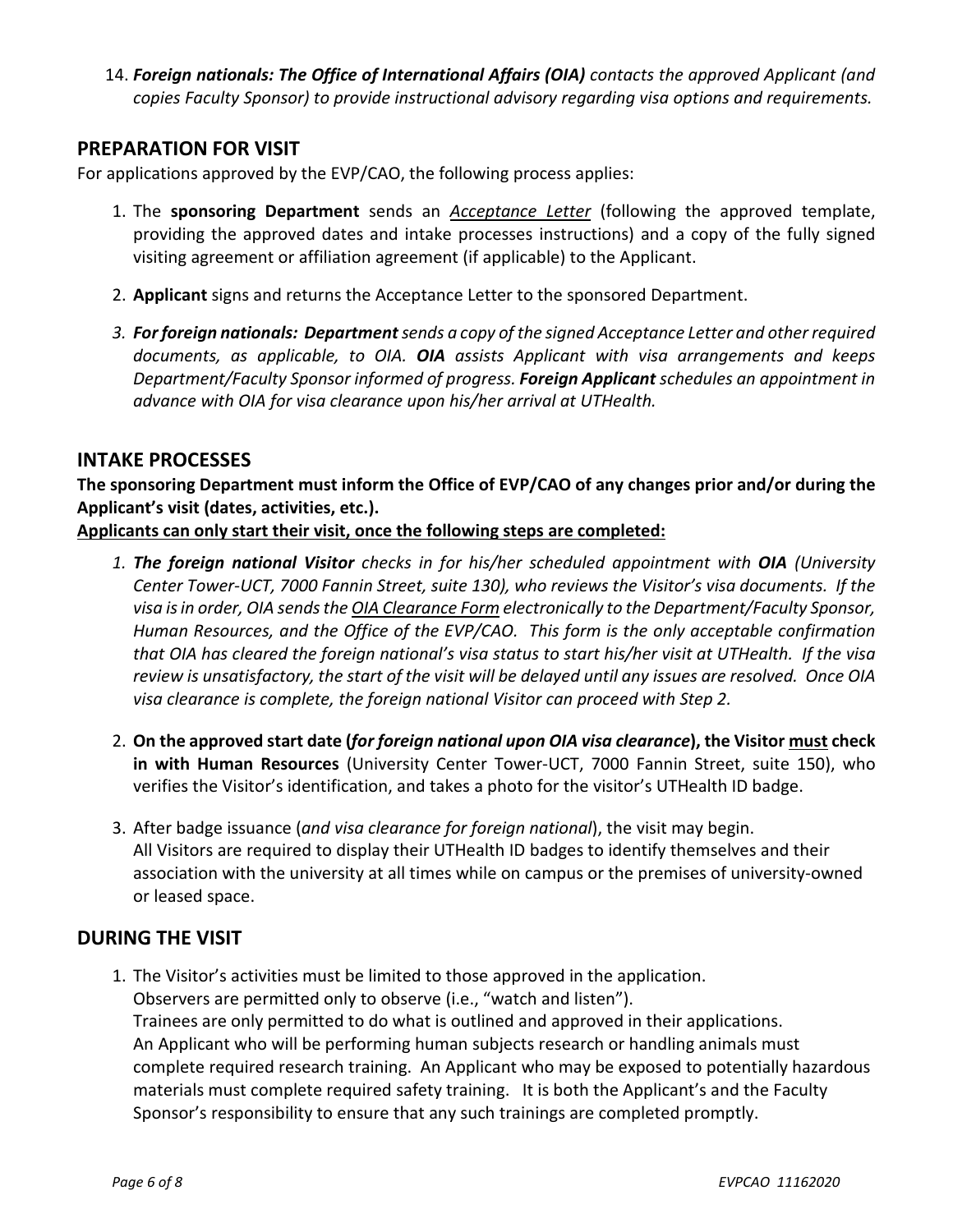2. The Visitor's building access must be limited to what is absolutely necessary and approved in the application.

### **OFF BOARDING**

- 1. *Foreign national Visitor* contacts OIA to do their checkout (if needed).
- 2. Upon completion of the visit, the **Faculty Sponsor/department** is responsible for ensuring that the Applicant's official end date is observed, deactivate the guest email account (if applicable), and collecting the Applicant's UTHealth ID badge. It is recommended that each Department have an evaluation system in place to collect input from Visitors about their experiences at UTHealth.

#### **RESOURCES**

#### **Contacts at UTHealth:**

| <b>Human Resources Department (HR)</b><br>Background checks, minors in the workplace, ID badges<br>https://www.uth.edu/hr/documents/hr-forms.htm | 713-500-3130                                      |
|--------------------------------------------------------------------------------------------------------------------------------------------------|---------------------------------------------------|
| Office of the Executive Vice President & Chief Academic Officer (EVP/CAO)<br>OTVS Application process and review<br>www.uth.edu/evpara/otvs/     | 713-500-3533&<br>713-500-3422<br>otvs@uth.tmc.edu |
| <b>Office of International Affairs (OIA)</b><br>Visa clearance<br>www.uth.edu/international-affairs/                                             | 713-500-3176                                      |
| <b>Office of Legal Affairs</b><br>Export control issues, agreements                                                                              | 713-500-3268                                      |
| <b>Office of Research</b><br>Training requirements, research protocols<br>www.uth.edu/research                                                   |                                                   |
| <b>Privacy Office</b><br><b>HIPAA Overview and Information Safeguards</b>                                                                        | 713-500-3391                                      |
| Safety, Health, Environment & Risk Management (SHERM)<br>Safety training requirements, minors in the workplace<br>https://www.uth.edu/safety     | 713-500-8100                                      |
| UT Employee Health Clinical Services (EHCS)<br><b>Health clearance</b><br>https://uthealthservices.com/                                          | 713-500-3254<br>fax: 713-486-0983                 |